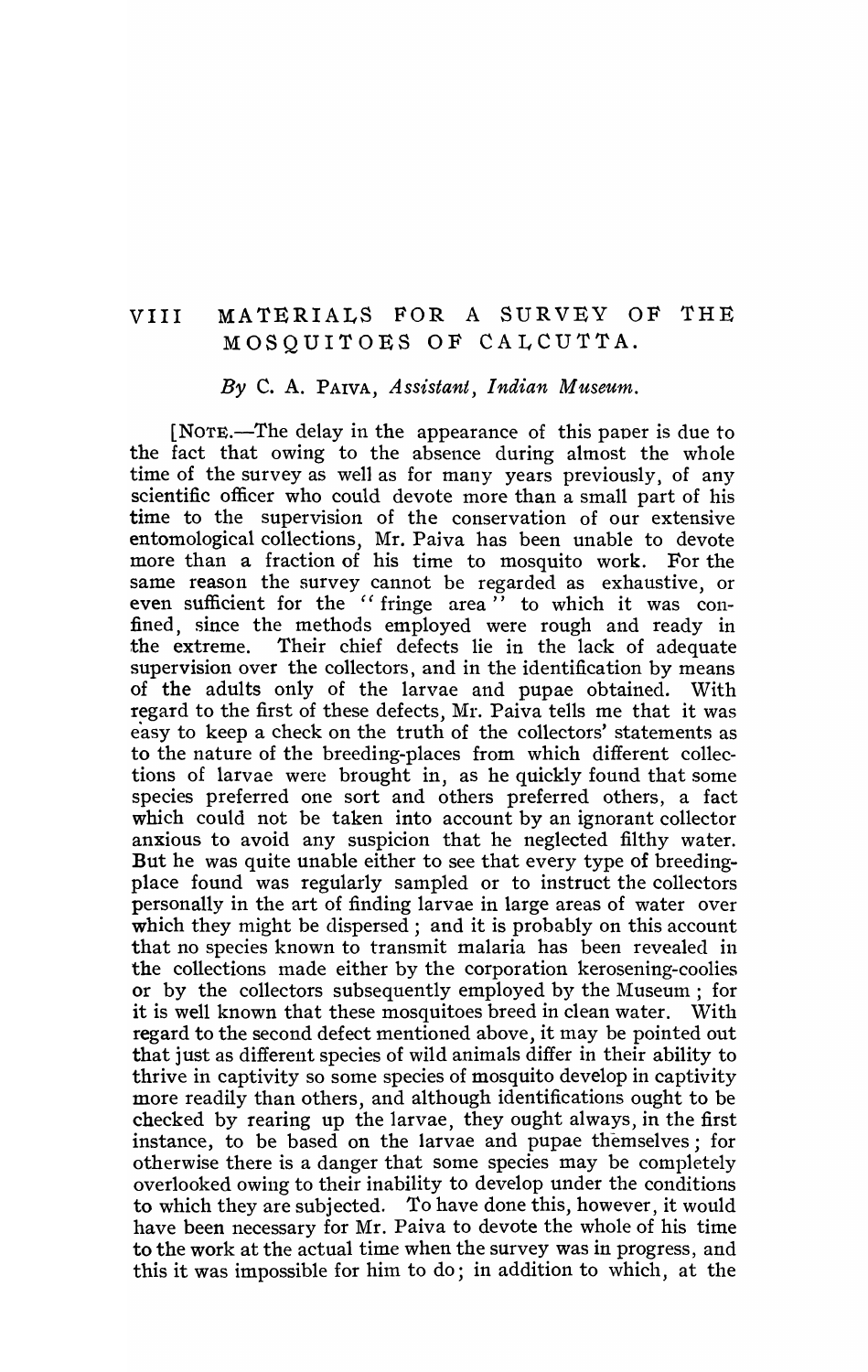commencement of the survey, the Museum did not possess a collection of properly named mosquito larvae on which he could have based his identifications. Such a collection has now been formed, both of the common species obtained during the survey, and of some of those found in Calcutta tanks; and I should like to take this opportunity of thanking Major Christophers, I.M.S., and Capt. Davys, I.M.S., for the assistance they have given me by sending isolated larval and pupal skins, together with the adults which emerged from them, of several species not common in Calcutta. But the absence of Mr. Paiva on medical certificate, an absence which will certainly be of long duration and from which it is very doubtful whether it will ever be safe for him to return, has rendered it impossible for the Museum to undertake, as had been hoped might be made possible, a second and more thorough survey on the lines<br>indicated above. And it is in the hope that the experience and And it is in the hope that the experience and unavoidably imperfect results of what has already been done may be of use to others that the present paper has been compiled.-F. H. GRAVELY, Asst. Supdt., Indian Museum.]

Early in October 1909, the Calcutta Corporation commenced the destruction of mosquito larvae in that part of the town locally known as the " Fringe Area," and as it was important to know what species abounded in that area, living specimens of larvae were daily sent to the Indian Museum from every spot which was visited, together with the precise locality and breeding ground of these larvae.

Larvae were received with considerable regularity but for two interruptions which were occasioned by the Durga Puja and Christmas vacations. The larvae were successfully reared in the Museum, and the mosquitoes that emerged from each batch were carefully pinned and labelled. After a large number had been collected, I identified them to the best of my ability.

The Calcutta Corporation stopped the supply of mosquito larvae on the 26th February 1910, without previously informing the Museum authorities that the work was not to be carried on any longer by them. As it was the intention of the authorities of the Museum to carry on the breeding of mosquito larvae for a complete year, arrangements had to be made to secure men to collect larvae during the remaining period, *i.e.,* till the first week of October 1910. It was an extremely difficult task to secure really reliable men for the work and this caused an interruption of a little more than three weeks. On the 22nd March 1910, the work of collecting larvae commenced again, and after several changes of collectors, two men were finally selected for the work. In a short time the daily supply of larvae became enormous and consequently very large numbers of mosquitoes emerged daily. These could not all be pinned, so they were killed and put into separate pill-boxes and after all the mosquitoes had been thus duly arranged, I counted and identified them and made the necessary entries in a rough register. Thus did the work continue till the beginning of October 1911.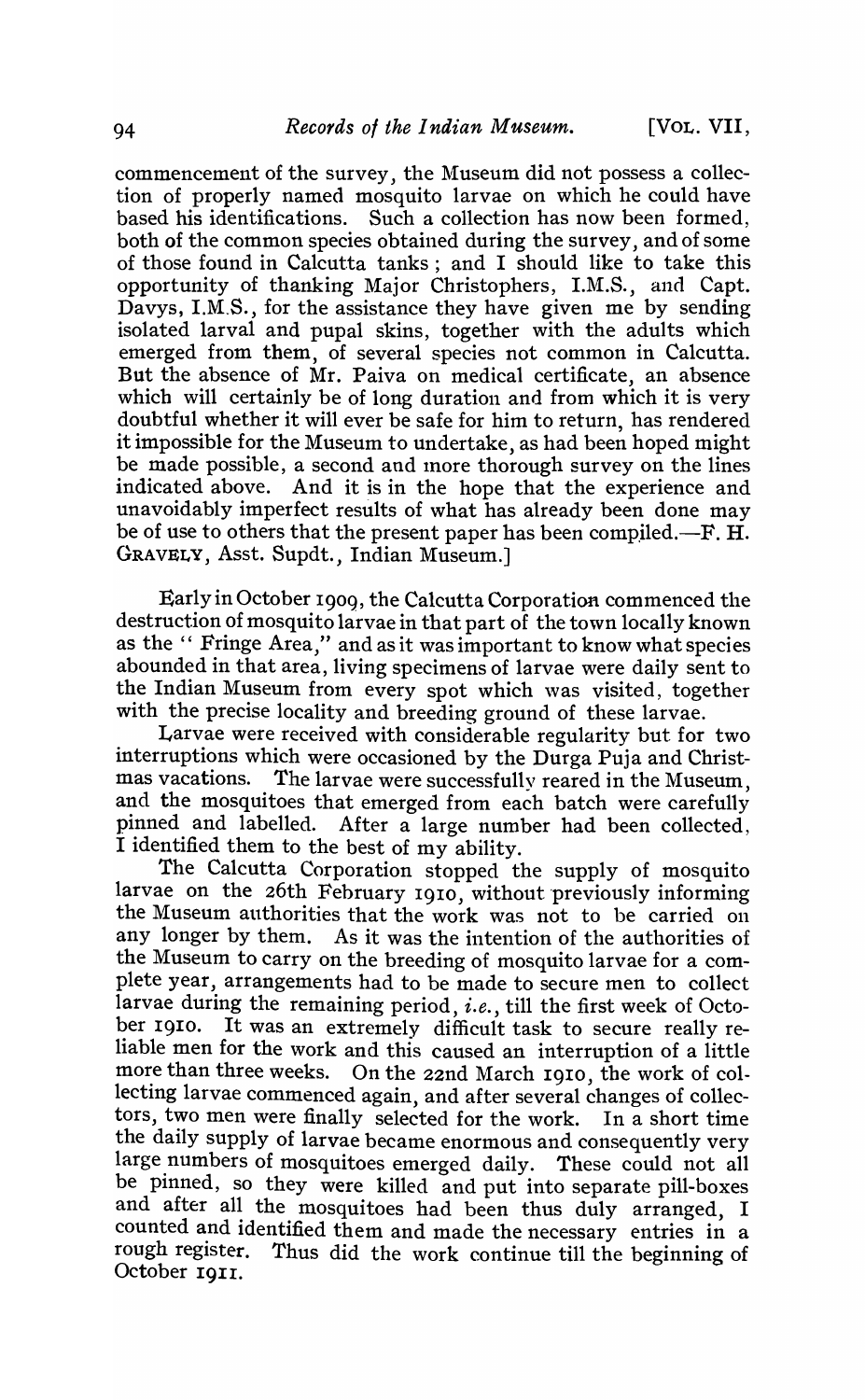In the early part of the survey, I did not think it necessary to separate the *Culex* with the unbanded proboscis from those with the banded proboscis, but later on I considered it advisable to keep them separate. Hence it will be seen that from March 22nd 1910, the two forms are given as *Culex* A (unhanded proboscis) and *Culex* B (banded proboscis).

The following species were bred during the twelve months of the survey  $:=$ 

> *Culex* A. *Culex* B. *Culex concolor,* Desv. *Leucomyia gelida,* Theoh. *Stegomyia scutellaris,* L. *Stegomyia fasciata,* Fab. *Desvoidea obturbans,* Wlk., and varieties. *Toxorhynchites immisericors,* Wlk. *M yzol1zyia rossii,* Giles. *Myzo1nyia ludlowi,* Theob.

The area dealt with in the survey has been divided into ten districts which are briefly defined and described in Table I.

Table II gives full particulars of the work done during the year. Each column represents a fortnight's work; Roman figures are used to indicate the districts from which the various larvae were brought in; and the actual number of adults that emerged is shown by Arabic figures in brackets.

In the next three Tables ( III, IV and V) the breeding habits for the three principal seasons are compared  $: -\overline{viz}$ , the  $\overline{y}$  hot, " " rainy" and " $\operatorname{cold}$ " seasons.

The hot season in Calcutta generally commences early in March and extends at least to the end of May or the beginning of June. There are occasional showers of rain during this period, but mosquitoes do not find much stagnant water about to encourage the breeding of larvae. Some species however are rather common at this time of the year.

The rainy season commences in June or July and ends after the 15th of October. At this time water is most plentiful and hence it is the most suitable period for the breeding of mosquito larvae.

The cold season starts in November and lasts till the end of February at latest. There is very little or no rain during this time and mosquitoes do not seem to be so plentiful.

It is generally during the cold season that the Calcutta Corpo-<br>in undertakes, the destruction of mosquito larvae. A more ration undertakes the destruction of mosquito larvae. suitable time of the year for this kind of work would perhaps be the rainy season as during that time larvae are found in abundance in all kinds of situations, and mosquitoes are most common then. The constant rain may render it difficult to do this work satisfactorily however.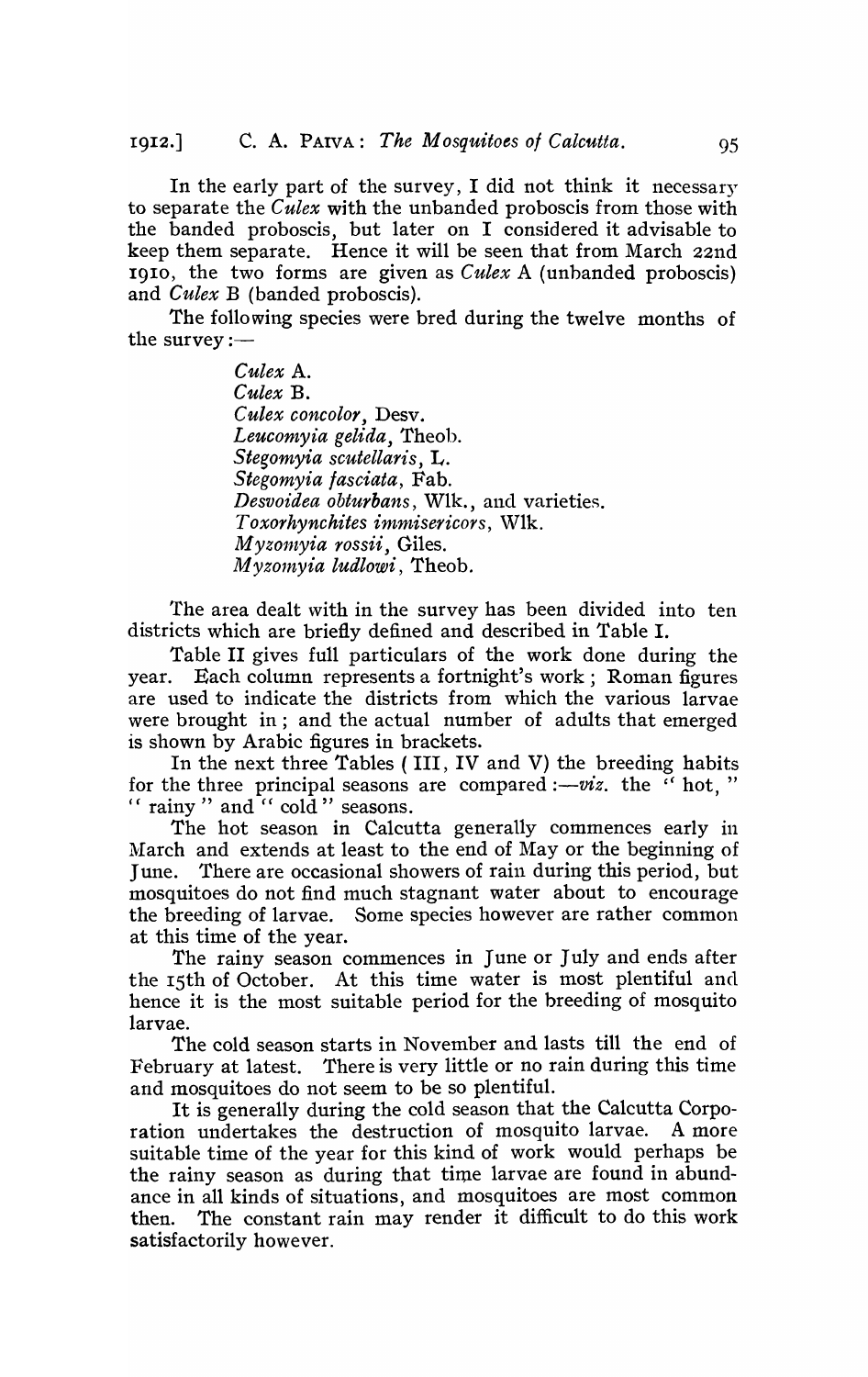The most common situation in which larvae were found during the rainy season was in earthen pots, except in the case of one species *(M yz01nyia rossii)* which was found chiefly in open drains, but during the other two seasons, tanks, open drains, cistern's, cesspools and earthen pots were all utilized as breeding places with about equal frequency. Other artificial collections of water, such as that in tubs, metal cans, iron and earthen pans also served as breeding places, but did not seem to be patronized very much by mosquitoes; probably because some of these were less common, whilst others, being shallow, quickly dried up. In one instance, a canal served as a breeding place for *M yzomyia rossii.* 

Table VI shows the number of specimens of each species that emerged during each of the three different seasons and their relative percentage. It will be seen that *Culex* A was the most abundant mosquito in all the seasons. *Myzomyia rossii* was commoner during the hot and rainy seasons than during the cold weather. The largest number of mosquitoes emerged during the rainy season, being as much as 69·9% of the year's total, clearly indicating that the larvae were more easy to obtain at this time than at any other.

The larvae of *Culex* A were found mostly in open drains during all the seasons.

Larvae of *Culex* B were found in about equal proportion in tanks, open drains and earthen pots during the rainy season, and in open drains during the hot season.

*Culex* A (with the proboscis unbanded) belongs rightly to the *jatigans* group of that genus, and I have noticed all varieties, both in respect to size and markings, emerge from a batch of larvae collected at one time from a single piece of water.

The forms of *Culex* with the banded proboscis *(Culex B)* belong to the *impellens* group.

These were the only two forms of the smaller species of *Culex* which emerged from larvae received during the year's survey.

Larvae of *Culex concolor,* Desv., were not very plentiful and were chiefly found during the rainy season in small collections of water, *viz.*, cesspools, tubs, iron pans and earthen pots, in company with larvae of *Culex* and *Stegomyia.* These larvae are of carnivorous habits and small collections of water are most suitable for them as they can easily capture any other larvae which may breed along with them in these situations.

Larvae of *Leucomyia gelida,* Theob., were only common during the rains, and were obtained chiefly from earthen pots, although some were got from tanks and open drains. This species appears to be entirely absent in the " Fringe Area " during the other two seasons.

Larvae of *Stegomyia scutellaris*, L., were procured in very large numbers during the three seasons from earthen pots, but chiefly during the rains.

During the other two seasons larvae were obtained from open drains and metal cans as well.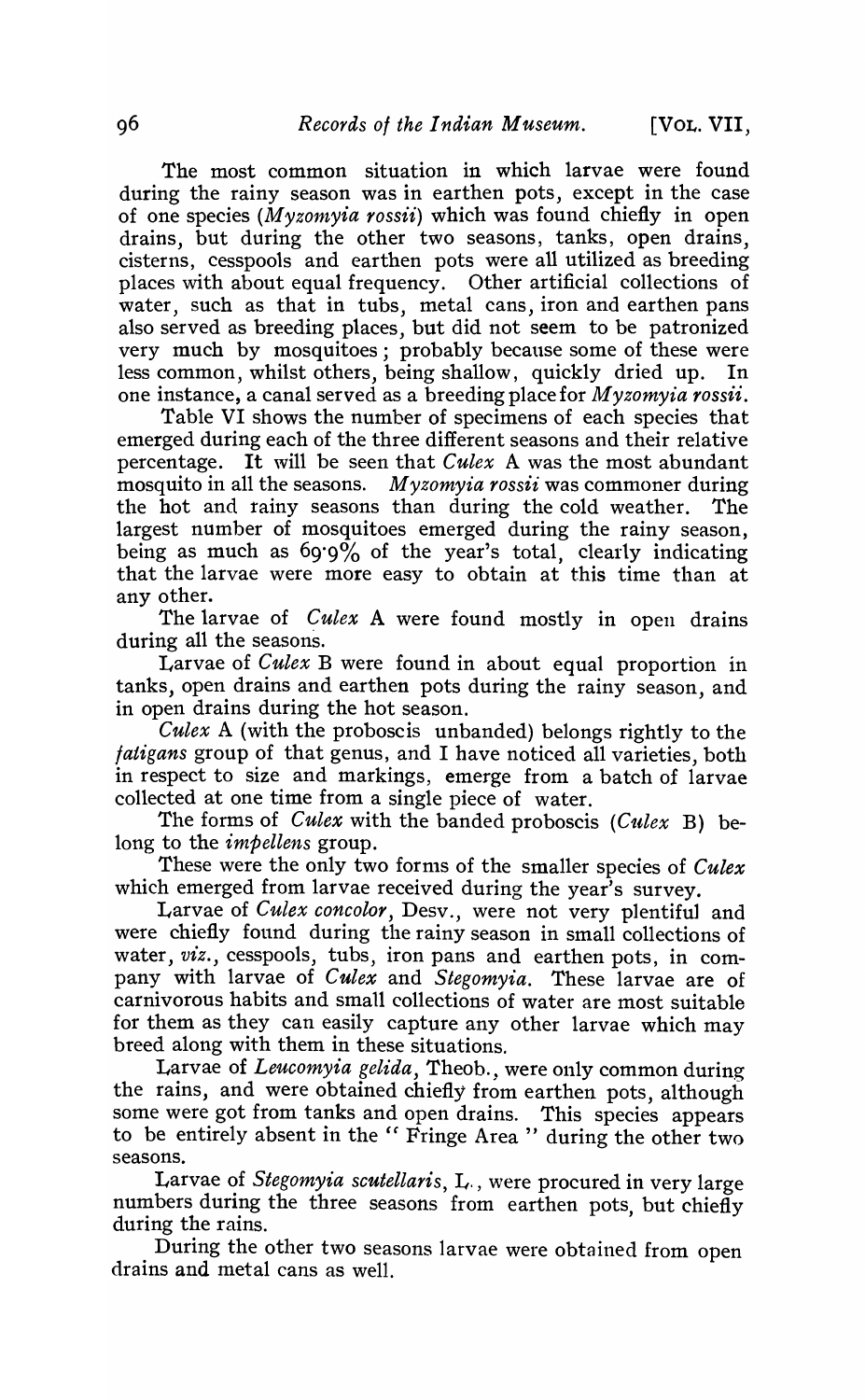Larvae of *Stegomyia jasciata,* Fab., like *S. scutellaris,* were obtained mostly from earthen pots. These two species generally choose small collections of stagnant water to breed in. They will never be found to breed in any foul-smelling water, at least this is what I have observed. They do not seem to like muddy water either.

*S. scuteUaris* and *S. fasciata* are the t.wo principal mosquitoes which are such a source of annoyance in Calcutta during the day. They are purely day feeders and I have never yet caught one in a room after it has become dark.

Larvae of *Desvoidea obturbans,* Wlk., were found in cesspools and earthen pots during all the seasons, and during the cold season were very plentiful in open drains, which apparently contained foul stagnant water. The larvae of this species find cesspools very suitable for breeding. They seem to thrive in foul water.

Larvae of *Toxorhynchites immisericors.* Wlk., breed chiefly in earthen pots and were found in fairly large numbers in such situations during the rainy season. During the other two seasons very few were obtained.

Larvae of *M yzomyia rossii,* Giles, found open drains most suitable during the rainy season, but during the other two seasons they were very numerous in tanks as well.

Larvae of *Myzomyia ludlowi,* Theob., were most common during the rainy and cold seasons, scarcely any having been got during the hot season. Their principal breeding grounds were open drains and earthen pots.

The last two species closely resemble one another. The only constant difference between *M. ludlowi* and *M rossii* is that in the former the legs are speckled, and it is doubtful, as Theobald suggests in vol. v of his " Monograph of the Culicidae of the World," whether it is really more than a variety. Theobald still retains *ludlowi* in the genus *Myzomyia*, but Maj. S. P. James, I.M.S., now regards it the type of a new genus.

Table VII indicates the difference between the proportion in which the various kinds of breeding places are utilized in different localities. This may perhaps be due in some degree to selection on the part of the collectors; but I do not think that it can be entirely accounted for in this way, in which case a difference in the relative abundance of the various kinds of breeding places in the different districts is indicated.

Earthen pots in most cases proved to be the most usual breeding places. In some cases open drains were found to be equally suitable.

Earthen pots were quite common in districts i, ii, iii, vi, viii, ix and x. Larvae of every species found during the survey were taken from earthen pots, especially during the rainy season.

District vi gave the largest number of mosquito larvae, then came districts  $i$ , ii, viii, ix,  $\bar{x}$ , iii, vii, iv and  $\bar{v}$  according to the number of larvae found in each district.